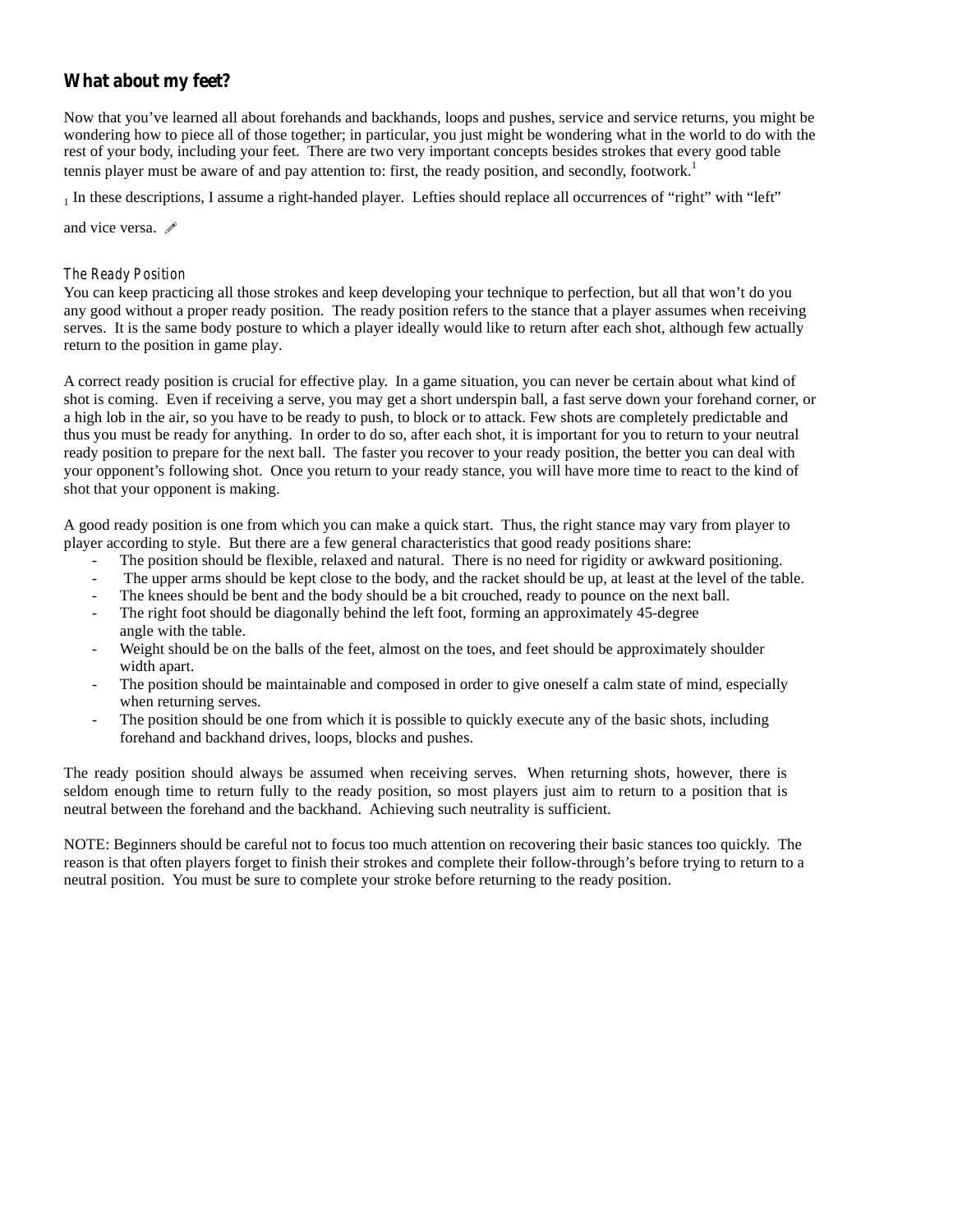## *Footwork*

The second key to a player's movement is the synchronization and coordination of leg movements, known as footwork. No matter how good a player's technique is, if he doesn't have good footwork, his performance will forever be limited. Typically, when a ball is not right next to them, beginners and intermediate players just stretch out their arms and try to swing at it. Although in theory simply stretching out your arm is easier, it does not mean it is correct. Instead, you should first get into the right position and *then* do your stroke. When you use correct footwork to get to the right position relative to the ball, you then gain the ability to use your weight effectively and to manipulate the ball more easily and accurately.

There are a three main points that come to mind when thinking of correct footwork:

- (1) Sidesteps. In table tennis, footwork consists of small sidestepping. If moving to the right, the right foot leads by taking half a step, the left then follows, and then on the third step (with your right foot) you will typically be in position for your next shot.
- (2) Right foot. The **right foot** is always the foot used to **step into the table**, whether the ball is on the forehand or backhand side.
- (3) Knees. The knees should always be bent and the weight should always be on the balls of the feet, practically on the toes.

According to Dimosthenis E. Messinis in his book *Table Tennis: From A to Z*, four factors are basic for satisfactory footwork:

- (1) Knowledge of the Steps. Footwork both close to and far from the table is characterized by small side steps. Quick side-stepping movements give the player the ability to react faster and beat the ball more easily without losing balance. Drills for learning correct footwork are discussed below.
- (2) Foresight. Good footwork also involves a certain degree of a player being able to anticipate the direction of the ball. This is the basic factor that distinguishes high level and low level players. A player can improve his skill in this area by not over-focusing on a ball at any point. The player must give equal attention to the opponent and his racket so that he can move simultaneously with his opponent's stroke or slightly before it.
- (3) Return to the Ready Stance. As mentioned above, returning to the ready stance is crucial to being an effective player. Footwork helps one return to that stance. Also, a player can anticipate her opponents' position by observing his ready stance and assume her own ready stance accordingly.
- (4) Physical Fitness. Finally, physical fitness is an essential factor for successful footwork as well. Strength in both legs helps a player move quickly from side to side and take the best position for the next stroke. Waist flexibility helps the player keep body balance during more difficult shots.

## *Footwork Drills*

Although most of practice is spent doing drills that inevitably train better footwork, there are some exercises that can be done that focus solely on footwork. These "shadow-stroking" drills are done with just a racket, without a ball or a partner. Footwork drills are fun and extremely useful, so I really recommend everybody takes a few minutes at the end of practice or before a break and does a few of these. Each drill should lastbetween 1 and 2 minutes, depending on your fitness level, and repeated 2 to 3 times.

**Drill 1:** The ball has gone wide to your forehand, at the most acute angle you have ever seen. You shadow stroke and hit it with your FOREHAND. Then, wowzers, your opponent has countered with a shot wide to your backhand, again at the most acute angle you have ever seen. You move your feet rapidly, sidestepping to the left all the way and shadow stroke another FOREHAND. Repeat until end of drill.

**Drill 2:** A short ball is dropped short to your forehand and you begin by stepping into the table with your **right foot** and performing a FOREHAND FLIP. Your opponent quickly makes a strong shot deep to your forehand, and you stroke a FOREHAND. Next, a short ball is dropped short again, this time to your backhand. Again, you step into the table with your **right foot** and perform a BACKHAND FLIP. Your opponent quickly makes a strong shot deep to your backhand, and you hit a BACKHAND. Repeat until end of drill.

Points to remember:

**1) Do not shadow stroke until your feet are in the correct position for the stroke.**

**2) Always move first before making your stroke.**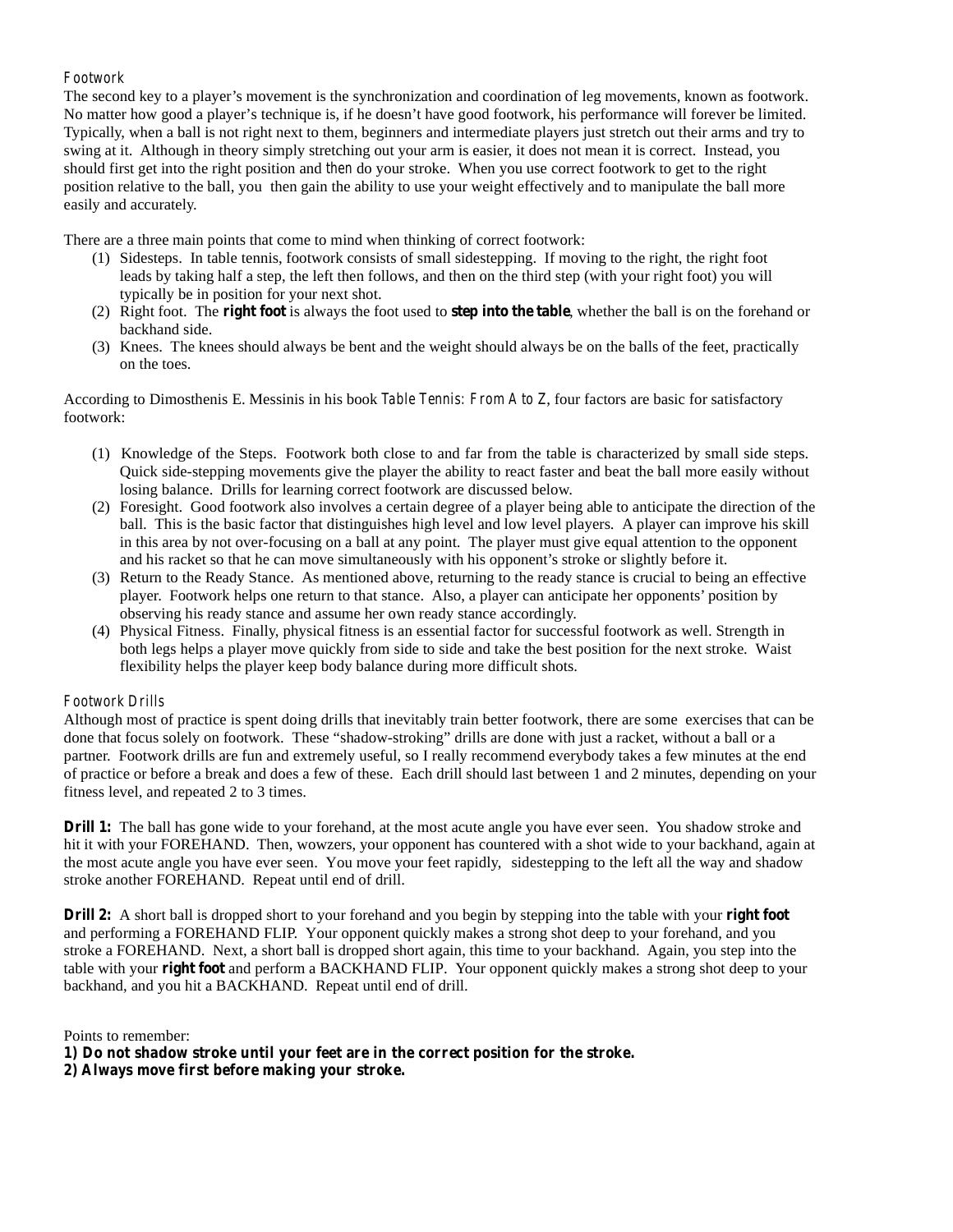#### **TWO STEP FOOTWORK**

By: Larry Hodges, USATT Certified National Coach

*Illustrations courtesy of Tamasu Co., copyright 2001.*

There are several styles of footwork for various types of moves, but the most popular and versatile is called two-step footwork. It can be used fornearly all moves, especially side to side, and is used by most of the best players in the world as the easiest and most efficient.

Before we get into the nitty-gritty about two-step footwork, a few general principles for all footwork should be noted. First, weight should be on the balls of the feet. This keeps the player ready to move in all directions. Second, stay in a slight crouch, knees slightly bent. This enables a player to spring in any direction very quickly.

#### **Two-Step Footwork**

Two-step footwork is ideal for moving side to side to get to the ball. It can be used to cover the wide forehand corner with the forehand, to cover the wide backhand corner with the backhand, and to cover the wide backhand corner with the forehand. (Note that when covering the wide backhand with the backhand, a single step with the near foot will usually do.)

Two-step footwork is pretty much identical whether you are going to the left or to the right. Here we will explain how a player moves to his left. To move to the right, just reverse left and right.

Start by taking a short step, about six inches or so, with the left foot. This puts your legs farther apart and gets your momentum going.

Now pull with the left leg, letting your weight transfer onto your left leg. Move both feet together to the left, remembering to pull with the left leg instead of pushing with the right. (Of course, since most of your weight is on the left leg, you can't push with the right leg without putting weight on it.) Use the momentum from the short step to pull your body to the left.

Both feet should move together, coming closer together in the middle of the motion but ending up with your feet at the same distance apart as at the start of the motion. Your right foot should end up about where the left foot was after the short step.

The whole movement might also be called a "step-jump," since if you are doing it correctly the second part of the movement is essentially a jump. With practice, it should feel natural.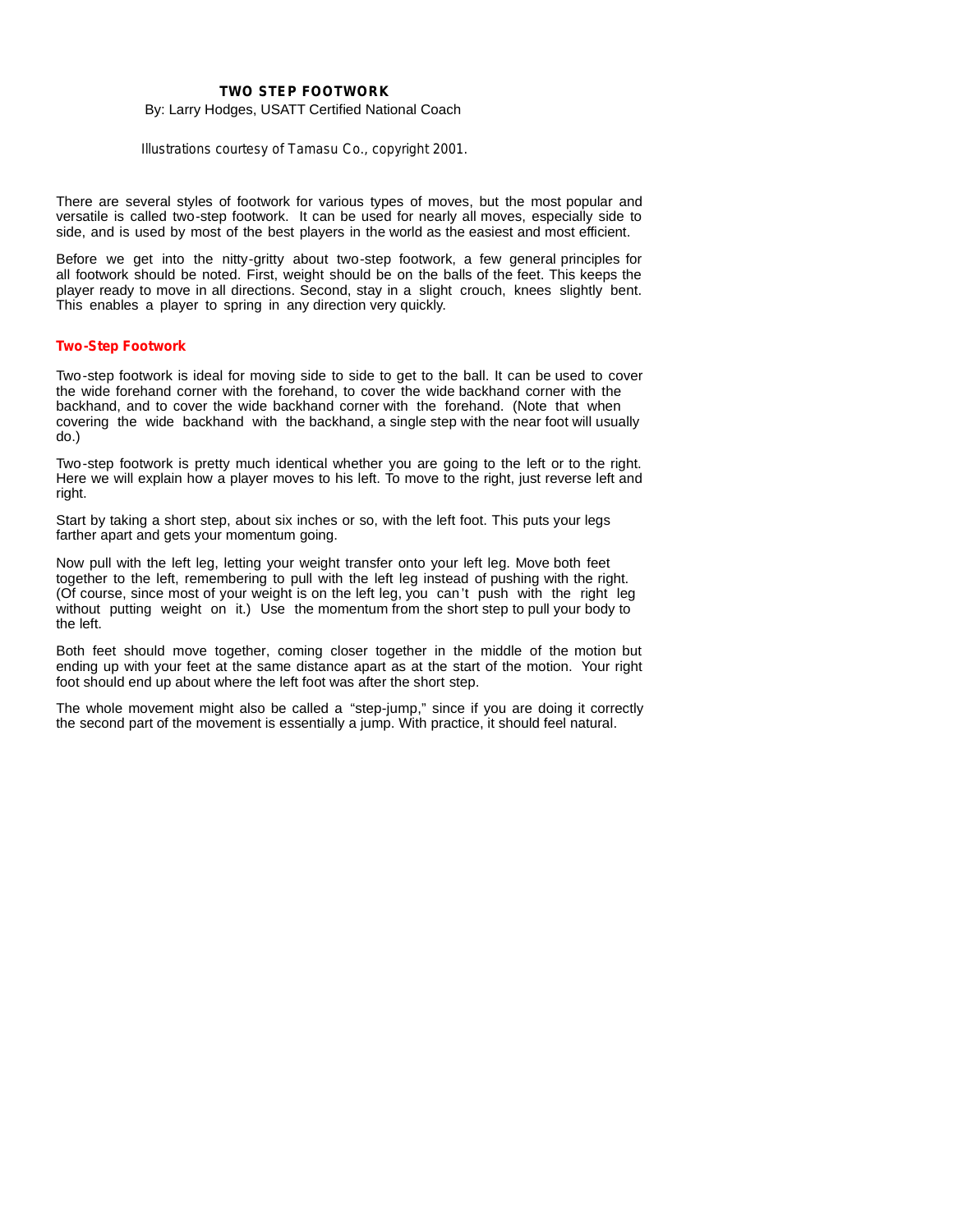

#### **FOOTWORK**

#### Excerpts from Larry Thoman's Newgy Robo-Pong 2000 Player's Instructional Manual

This chapter is intended for those who need assistance in moving to the ball. If you can perform a stroke well while keeping your feet in one spot, but you lose consistency when you start practicing the stroke with foot movement, then you need to improve your footwork. When learning footwork, slowly shadow practice several sets of the described footwork until you get the hang of it. Then combine practicing footwork with a particular stroke or combination of strokes using the robot to deliver balls to different points on the table.

Having proper footwork greatly assists in executing good strokes. With proper footwork, a player will move into good position and then execute his strokes from a solid, balanced stance. This leads to consistency, quickness, and being able to use full power. Without good footwork, a player will reach, lean, and hit the ball from an unbalanced position. Strokes end up being jerky and erratic, more like slaps than strokes.

In table tennis, you won't have to cover a lot of ground, but you **will** have to move to a spot very quickly. Therefore, most table tennis footwork consists of one or two steps, usually fairly short. During all footwork, it is crucial to stay balanced. Always start your foot movement from the **balanced ready position.**

Place your weight on the balls of your feet with your heels lightly touching the ground. Keep your shoulders centered over your knees. Eliminate any up and down movement. Move the instant the opponent has committed to his shot, not before. Move to where the ball will come before starting your stroke. Avoid stroking while moving.

#### **For side -to-side movement, you may use one-step, two-step, or three step footwork.**

One-step footwork is normally used for short distances, two-step for medium distances, and three-step for long distances. One-step footwork is very common when moving left to cover a wide backhand. It is performed by simply shifting your weight to your right leg and pushing your left foot further to the left. Vice versa if you want to go to the right. One big disadvantage of one-step footwork is it can leave you in a "stretched out" position if you have to move more than a foot or two. Once stretched out, it is difficult to get ready for the next shot.

The two-step footwork is the most common form of footwork. It is used to get into forehand position for balls to your wide forehand two -step footwork, you lean on your right leg, pull your left foot toward your right foot, then quickly shift your right foot to the right. You end up with your feet in the same relative position as when you started the movement except 2-3 feet further to the right. It is a side-skipping type of movement.

Three-step footwork is used to cover shots hit deep to the forehand comer, angled off the wide forehand sideline, or to step out wide on your backhand side to hit a forehand. It is very similar to the two -step except an additional small step is made before both feet are shifted. To move right, take a small step with your right foot to the right (6 to 8 inches), shift your weight to your right leg, then perform a two -step movement.

### **Figure O: Footwork Diagrams**

Below are diagrams showing how to place and move the feet for one-step, twostep, and three-step footwork. The diagrams are for a right-handed player. You should practice these patterns until they become second nature. When practicing, remember to stay balanced and in a good ready position. Strive to keep your shoulders level and on the same plane (no up and down movement of the body and no dipping or raising of one shoulder).